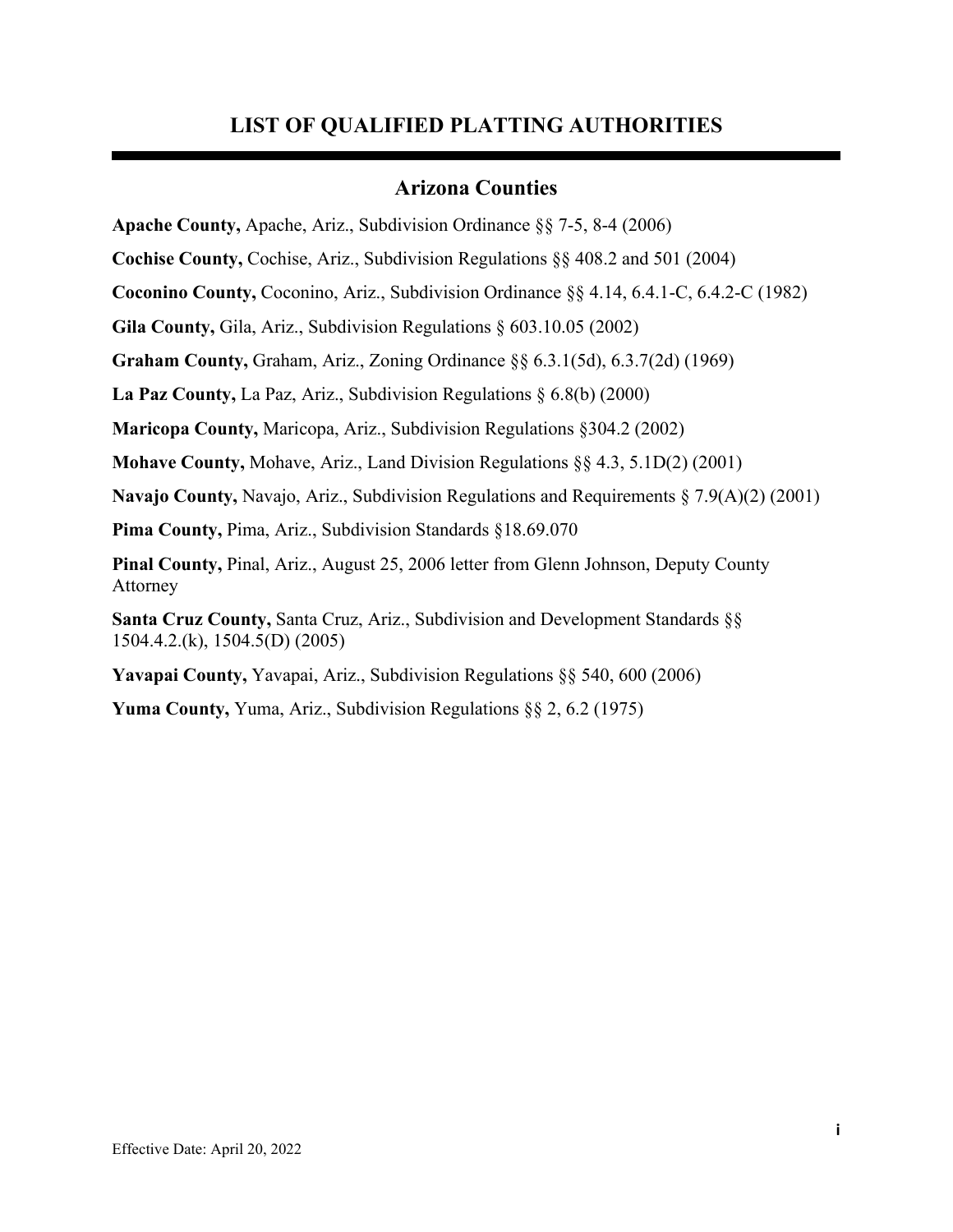## **Arizona Cities and Towns**

**Apache Junction, City of -** Apache Junction, Ariz., Land Development Code, Chap. II, §§ 5.05, 5.06 (1982)

**Avondale, City of -** Avondale, Ariz., Municipal Code, § 22-223 (2006)

**Benson, City of -** Benson, Ariz., City Code §§ 14-10-5(C), 14-10-8 (2002)

**Buckeye, Town of -** Buckeye, Ariz., Town of Buckeye Development Code §§ 7-5-14(B), 7-7- 8(A) (2005)

**Bullhead City, City of -** Bullhead City, Ariz., Municipal Code §§ 16.08.115, 16.52.010 (2006)

**Camp Verde, Town of -** Camp Verde, Ariz., Subdivision Regulations §§ IV(A)(4)(E), IV(C) (1995)

**Carefree, Town of -** Carefree, Ariz., Town Code, Article 12-2 and Subdivision Ordinance § (1985)

**Casa Grande, City of -** Casa Grande, Ariz., Code of Ordinances §§ 16.16.30(A), 16.20.010 (2006)

**Cave Creek, Town of -** Cave Creek, Ariz., Subdivision Ordinances §§ 4.5, 7.2 (1999)

**Chandler, City of -** Chandler, Ariz., Unified Development Manual §§ 48-12.11, 48-12.16 (2001)

**Chino Valley, Town of -** Chino Valley, Ariz., Subdivision Code §§ 5-6(D), 6-5 (2001)

**Clarkdale, Town of -** Clarkdale, Ariz., Subdivision Regulations §§ 12-3-7, 12-3-14 (??)

**Colorado City, Town of -** Colorado City, Ariz., Land Division Ordinance, Chapter 20-5, § 20-5- 2 (2007)

**Coolidge, City of -** Coolidge, Ariz., Subdivision Regulations §§ 5-11, 7-1 (1989)

**Cottonwood, City of -** Cottonwood, Ariz., Subdivision Ordinance §§ 500.00, 501.00 (2005)

**Duncan Town of -** Duncan, Ariz., Subdivision Regulations § 15-11-4(F) (??)

**Eagar, Town of -** Eagar, Ariz., Subdivision Ordinance §§ 17.04.040(B)(Step 7), 17.04.100 (1982)

**Eloy, City of -** Eloy, Ariz., Subdivision Ordinance §§ 7.1, 7.4 (2004)

**El Mirage, City of -** El Mirage, Ariz., Subdivision Ordinance §§ 15-3-3(B)(1)(h), 15-4-6, 15-4-7 (1988)

**Flagstaff, City of -** Flagstaff, Ariz., Subdivision and Minor Land Division Regulations Division 10-11-012 (2004)

**Florence, Town of -** Florence, Ariz., Town Code §§ 4-224, 4-261 (2005)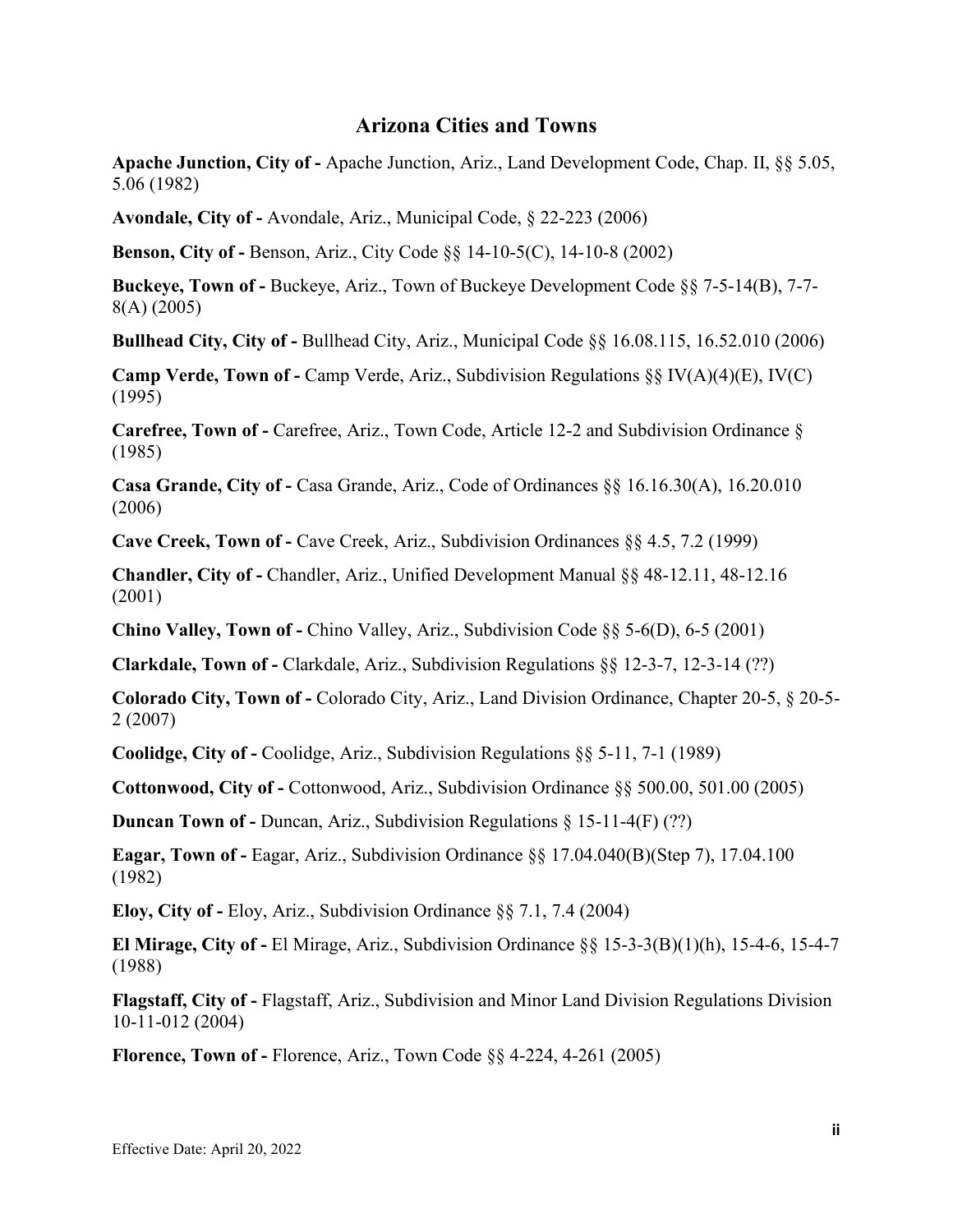**Fountain Hills, Town of -** Fountain Hills, Ariz., Subdivision Ordinance §§ 2.06, 2.09, 4.04 (1996)

**Gilbert, Town of -** Gilbert, Ariz., Land Development Code, Chapter III, § 1.107(C) (2006)

**Glendale, City of -** Glendale, Ariz., City Code § 31-92 (2006)

**Goodyear, City of -** Goodyear, Ariz., Subdivision Regulations §§ 15-4-4(H), 15-4-6(F) (2006)

**Kingman, City of -** Kingman, Ariz., Subdivision Ordinance § 3.000 (2005)

**Lake Havasu City-** Lake Havasu City, Ariz., § 13.20.050 Assurance of Completion of Improvements

**Litchfield Park, City of -** Litchfield Park, Ariz., City Code §§ 14-4-4(H), 14-4-6(F) (2004)

**Marana, Town of -** Marana, Ariz., Land Development Code § 6.06 (2002)

**Maricopa, City of** - Maricopa, Ariz. City Code, §§ 17.35.030 and 17.35.040

**Oro Valley, Town of -** Oro Valley, Ariz., Zoning Code, § 26.6 (2004)

**Paradise Valley, Town of -** Paradise Valley, Ariz., Municipal Code, §§ 6-4-1, 6-4-3 (2004)

**Parker, Town of -** Parker, Ariz., Town Code, §§ 11-4-5(H), 11-4-7 (2003)

**Payson, Town of -** Payson, Ariz., Unified Development Code §§ 15-07-002(J)(2), 15-07- 003(D)(8) (2004)

**Peoria, City of -** Peoria, Ariz., Subdivision Development § 24-108 (2002)

**Phoenix, City of -** Phoenix, Ariz., Subdivision Code § 32-38 (2001)

**Pinetop-Lakeside, Town of -** Pinetop-Lakeside, Ariz., Subdivision Ordinance §§ 16.16.160(F)(1), 16.24.140, 16.28.050 (2006)

**Prescott, City of -** Prescott, Ariz., Land Development Code §§ 7.4.8, 7.6.1 (2004)

**Prescott Valley, Town of -** Prescott Valley, Ariz., Town Code §§ 14-04-040(H), 14-04-080(B) (1995)

**Quartzsite, Town of -** Quartzsite, Ariz., Town Code § 13-5(B) (1990)

**Queen Creek, Town of -** Queen Creek, Ariz., Subdivision Ordinance §§ 7.1, 7.5 (2004)

**Safford, City of -** Safford, Ariz., Subdivision Regulations §§ 16.08.060(L), 16.08.070(U) (2006)

**Sahuarita, Town of -** Sahuarita, Ariz., Town Code §§ 18.69.020, 18.69.070 (2005)

**Scottsdale, City of -** Scottsdale, Ariz., Revised Code, § 48-136 (2005)

**Sedona, City of -** Sedona, Ariz., Land Development Code §§ 707.04(K), 707.06(D), 707.07 (2006)

**Show Low, City of -** Show Low, Ariz., Land Division Ordinance §§ 12-3-5(B)(12), 12-3-3, 12- 3-4 (2003)